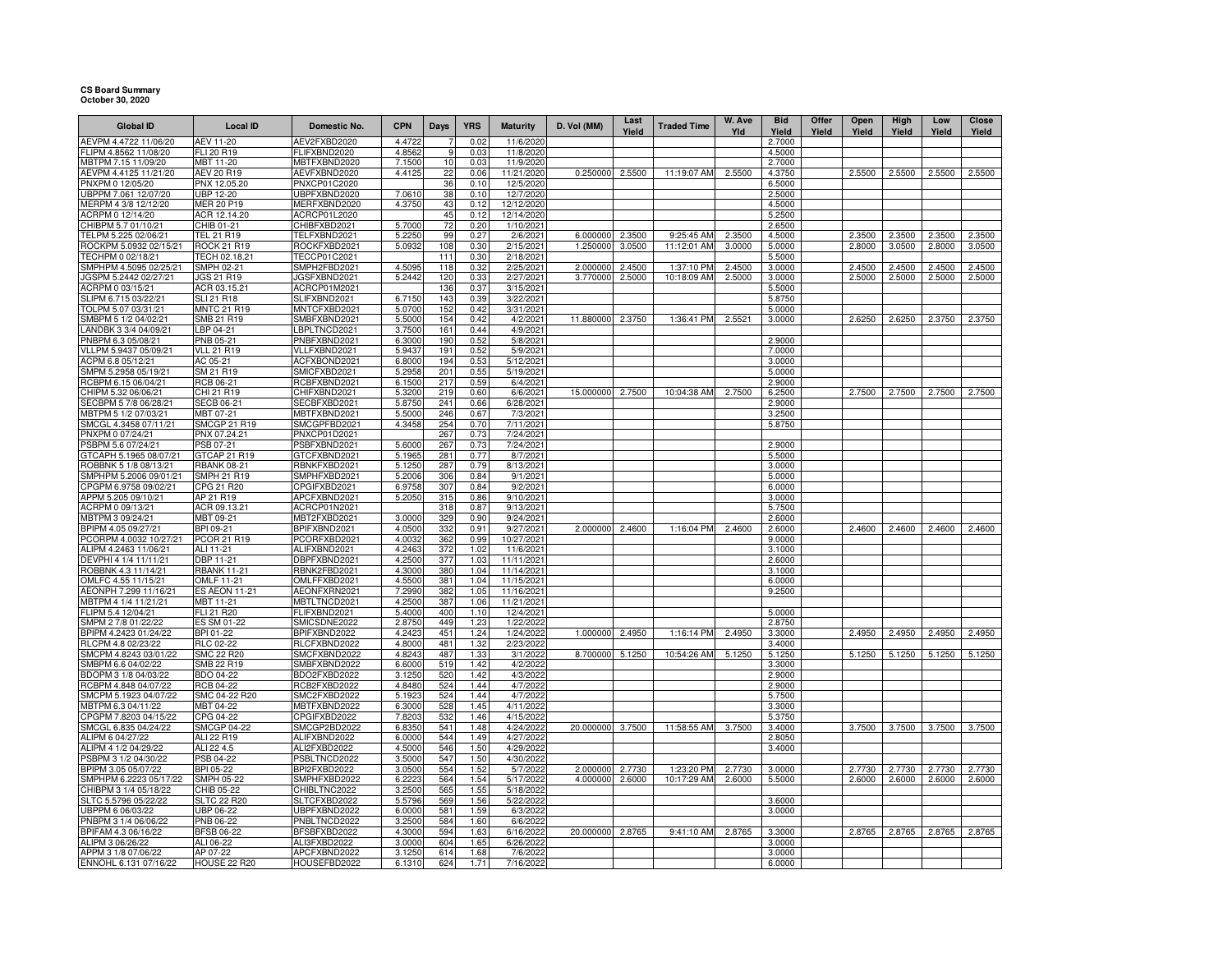| <b>Global ID</b>                                | <b>Local ID</b>                        | Domestic No.                 | <b>CPN</b>       | Days         | <b>YRS</b>   | <b>Maturity</b>         | D. Vol (MM)          | Last<br>Yield    | <b>Traded Time</b>        | W. Ave<br>Yld    | <b>Bid</b><br>Yield | Offer<br>Yield | Open<br>Yield    | High<br>Yield    | Low<br>Yield     | <b>Close</b><br>Yield |
|-------------------------------------------------|----------------------------------------|------------------------------|------------------|--------------|--------------|-------------------------|----------------------|------------------|---------------------------|------------------|---------------------|----------------|------------------|------------------|------------------|-----------------------|
| SMPM 6.9442 07/16/22                            | SM 22 R19                              | SMICFXBD2022                 | 6.9442           | 624          | 1.71         | 7/16/2022               |                      |                  |                           |                  | 3.5000              |                |                  |                  |                  |                       |
| ECBPM 3 1/8 07/24/22                            | <b>SECB 07-22</b>                      | SECBFXBD2022                 | 3.1250           | 632          | 1.73         | 7/24/2022               |                      |                  |                           |                  | 3.0000              |                |                  |                  |                  |                       |
| RCBPM 3 1/4 07/27/22                            | <b>RCB 07-22</b>                       | RCB3FXBD2022                 | 3.2500           | 635          | 1.74         | 7/27/2022               |                      |                  |                           |                  | 3.0000              |                |                  |                  |                  |                       |
| BDOPM 4.408 08/03/22<br>AEVPM 5.0056 08/06/22   | BDO 08-22<br>AEV 22 R20                | BDOFXBND2022<br>AEVFXBND2022 | 4.4080<br>5.0056 | 642<br>645   | 1.76<br>1.77 | 8/3/2022<br>8/6/2022    |                      |                  |                           |                  | 3.2000<br>3.5000    |                |                  |                  |                  |                       |
| LIPM 5.3567 08/20/22                            | FLI 22 R20                             | FLIFXBND2022                 | 5.3567           | 659          | 1.80         | 8/20/2022               |                      |                  |                           |                  | 4.0000              |                |                  |                  |                  |                       |
| EWPM 4 09/21/22                                 | EW 09-22                               | EWBLTNCD2022                 | 4.0000           | 691          | 1.89         | 9/21/2022               |                      |                  |                           |                  |                     |                |                  |                  |                  |                       |
| ENNOHL 4.05 10/14/22                            | ES HOUSE 10-22                         | HOUSESDN2022                 | 4.0500           | 714          | 1.96         | 10/14/2022              |                      |                  |                           |                  | 4.0500              |                |                  |                  |                  |                       |
| CHIBPM 2 3/4 10/22/22                           | CHIB 10-22                             | CHIBFXBD2022                 | 2.7500           | 722          | 1.98         | 10/22/2022              |                      |                  |                           |                  | 3.1250              |                |                  |                  |                  |                       |
| PNBPM 3 3/4 10/27/22                            | PNB 10-22                              | PNB2LTNC2022                 | 3.7500           | 727          | 1.99         | 10/27/2022              |                      |                  |                           |                  |                     |                |                  |                  |                  |                       |
| AUBPM 4 5/8 11/07/22                            | AUB 11-22                              | AUBFXBND2022                 | 4.6250           | 738          | 2.02         | 11/7/2022               |                      |                  |                           |                  | 3.5000              | 3.0000         |                  |                  |                  |                       |
| RCBPM 4.426 11/13/22                            | <b>RCB 11-22</b>                       | RCBFXBND2022                 | 4.4260           | 744          | 2.04         | 11/13/2022              |                      |                  |                           |                  | 3.0500              |                |                  |                  |                  |                       |
| CHIBPM 3.65 12/02/22<br>ROBBNK 4 1/8 12/16/22   | CHIB 12-22<br><b>RBANK 12-22</b>       | CHIB2LTN2022<br>RBANKLTN2022 | 3.6500<br>4.1250 | 763<br>777   | 2.09<br>2.13 | 12/2/2022<br>12/16/2022 | 4.000000             | 2.7500           | 11:40:07 AM               | 2.7500           |                     |                | 2.7500           | 2.7500           | 2.7500           | 2.7500                |
| SMCGL 5 3/8 12/22/22                            | <b>SMCGP 22 R20</b>                    | SMCGPFBD2022                 | 5.3750           | 783          | 2.14         | 12/22/2022              |                      |                  |                           |                  | 6.5000              |                |                  |                  |                  |                       |
| ELIPM 5.0496 01/07/23                           | CPI 01-23 R20                          | CPIFXBND2023                 | 5.0496           | 799          | 2.19         | 1/7/2023                |                      |                  |                           |                  | 5.2500              |                |                  |                  |                  |                       |
| PSBPM 4 1/2 02/04/23                            | PSB 02-23                              | PSBFXBND2023                 | 4.5000           | 827          | 2.26         | 2/4/2023                |                      |                  |                           |                  | 4.5000              |                |                  |                  |                  |                       |
| RCBPM 3 3/4 02/11/23                            | RCB 02-23                              | RCBLTNCD2023                 | 3.7500           | 834          | 2.28         | 2/11/2023               |                      |                  |                           |                  |                     |                |                  |                  |                  |                       |
| BDOPM 3 5/8 02/18/23                            | BDO 02-23                              | BDOLTNCD2023                 | 3.6250           | 841          | 2.30         | 2/18/2023               |                      |                  |                           |                  |                     |                |                  |                  |                  |                       |
| EWPM 4 1/2 02/21/23                             | EW 02-23                               | EWBFXBND2023                 | 4.5000           | 844          | 2.31         | 2/21/2023               |                      |                  |                           |                  | 3.6000              |                |                  |                  |                  |                       |
| GTCAPH 5.0937 02/27/23                          | GTCAP 23 R20<br>SMPH 23 R21            | GTCFXBND2023                 | 5.0937           | 850          | 2.33         | 2/27/2023               | 0.426000             | 3.7000           | 10:19:20 AM               | 3.7000<br>4.2000 | 5.8750              |                | 3.7000           | 3.7000           | 3.7000<br>4.2000 | 3.7000<br>4.2000      |
| SMPHPM 5.663 03/01/23<br>SMCPM 6 1/4 03/19/23   | SMC 23 R21                             | SMPHFXBD2023<br>SMCFXBND2023 | 5.6630<br>6.2500 | 852<br>870   | 2.33<br>2.38 | 3/1/2023<br>3/19/2023   | 0.200000<br>5.000000 | 4.2000<br>5.3000 | 9:37:32 AM<br>10:48:36 AM | 5.3000           | 5.5000<br>3.7000    |                | 4.2000<br>5.3000 | 4.2000<br>5.3000 | 5.3000           | 5.3000                |
| MBTPM 4 1/2 04/24/23                            | MBT 04-23                              | MBTFXBND2023                 | 4.5000           | 906          | 2.48         | 4/24/2023               |                      |                  |                           |                  | 3.7000              |                |                  |                  |                  |                       |
| PNBPM 3 7/8 04/26/23                            | PNB 04-23                              | PNBLTNCD2023                 | 3.8750           | 908          | 2.49         | 4/26/2023               |                      |                  |                           |                  |                     |                |                  |                  |                  |                       |
| EDCPM 4.7312 05/03/23                           | EDC 23 R19                             | EDCFXBND2023                 | 4.7312           | 915          | 2.51         | 5/3/2023                |                      |                  |                           |                  | 3.8000              |                |                  |                  |                  |                       |
| SECBPM 3 7/8 05/08/23                           | <b>SECB 05-23</b>                      | SECBLTNC2023                 | 3.8750           | 920          | 2.52         | 5/8/2023                |                      |                  |                           |                  |                     |                |                  |                  |                  |                       |
| BPIPM 3 3/4 05/24/23                            | BPI 05-23                              | BPILTNCD2023                 | 3.7500           | 936          | 2.56         | 5/24/2023               |                      |                  |                           |                  |                     |                |                  |                  |                  |                       |
| ACPM 3.92 07/07/23                              | AC 23 R22                              | ACFXBOND2023                 | 3.9200           | 980          | 2.68         | 7/7/2023                |                      |                  |                           |                  | 4.3750              |                |                  |                  |                  |                       |
| SMCGL 4.7575 07/11/23                           | <b>SMCGP 23 R21</b>                    | SMCGPFBD2023                 | 4.7575           | 984          | 2.69         | 7/11/2023               |                      |                  |                           |                  | 6.1250              |                |                  |                  |                  |                       |
| GLOPM 5.2792 07/17/23<br>RLCPM 3.683 07/17/23   | GLO 23 R20<br>RLC 07-23                | GLOFXBND2023<br>RLCFXBND2023 | 5.2792<br>3.6830 | 990<br>990   | 2.71<br>2.71 | 7/17/2023<br>7/17/2023  | 1.000000             | 3.9500           | 9:26:11 AM                | 3.9500           | 3.8000<br>3.4500    |                | 3.9500           | 3.9500           | 3.9500           | 3.9500                |
| SMCGL 6 3/4 08/17/23                            | SMCGP 08-23 R21                        | SMCGP2BD2023                 | 6.7500           | 1021         | 2.80         | 8/17/2023               | 10.000000            | 4.9250           | 10:56:16 AM               | 4.9250           | 5.7500              |                | 4.9250           | 4.9250           | 4.9250           | 4.9250                |
| UBPPM 4 3/8 08/21/23                            | <b>UBP 08-23</b>                       | UBPLTNCD2023                 | 4.3750           | 1025         | 2.81         | 8/21/2023               |                      |                  |                           |                  |                     |                |                  |                  |                  |                       |
| MBTPM 3 1/2 09/19/23                            | MBT 09-23                              | MBTLTNCD2023                 | 3.5000           | 1054         | 2.89         | 9/19/2023               |                      |                  |                           |                  |                     |                |                  |                  |                  |                       |
| ALIPM 7.0239 10/05/23                           | ALI 23 R21                             | ALI2FXBD2023                 | 7.0239           | 1070         | 2.93         | 10/5/2023               |                      |                  |                           |                  | 5.2500              |                |                  |                  |                  |                       |
| ALIPM 3.8915 10/07/23                           | ALI 23 R22                             | ALIFXBND2023                 | 3.8915           | 1072         | 2.94         | 10/7/2023               |                      |                  |                           |                  | 4.3750              |                |                  |                  |                  |                       |
| PCORPM 4.5219 10/27/23                          | <b>PCOR 23 R21</b>                     | PCORFXBD2023                 | 4.5219           | 1092         | 2.99         | 10/27/2023              | 7.100000             | 4.0000           | 10:48:51 AM               | 4.0000           | 5.7500              |                | 4.0000           | 4.0000           | 4.0000           | 4.0000                |
| DELMPI 3.484 10/30/23<br>ECBPM 4 1/2 11/02/23   | DMPI 10-23<br><b>SECB 11-23</b>        | DMPIFXBD2023<br>SECB2LTN2023 | 3.4840<br>4.5000 | 1095<br>1098 | 3.00<br>3.01 | 10/30/2023<br>11/2/2023 | 108.900000           | 3.4840           | 10:03:35 AM               | 3.4840           |                     | 3.4840         | 3.4840           | 3.4840           | 3.4840           | 3.4840                |
| BDOPM 4 3/8 11/07/23                            | <b>BDO 11-23</b>                       | BDO2LTNC2023                 | 4.3750           | 1103         | 3.02         | 11/7/2023               |                      |                  |                           |                  |                     |                |                  |                  |                  |                       |
| LIPM 5.4333 11/08/23                            | <b>FLI 23 R20</b>                      | FLIFXBND2023                 | 5.4333           | 1104         | 3.02         | 11/8/2023               |                      |                  |                           |                  | 5.3750              |                |                  |                  |                  |                       |
| AEONPH 7.695 11/16/23                           | <b>ES AEON 11-23</b>                   | AEONFXRN2023                 | 7.6950           | 1112         | 3.04         | 11/16/2023              |                      |                  |                           |                  | 9.5000              |                |                  |                  |                  |                       |
| LEVPM 4.6188 11/21/23                           | <b>AEV 23 R20</b>                      | AEVFXBND2023                 | 4.6188           | 1117         | 3.06         | 11/21/2023              |                      |                  |                           |                  | 5.3750              |                |                  |                  |                  |                       |
| WPM 4 5/8 12/07/23                              | EW 12-23                               | EWBLTNCD2023                 | 4.6250           | 1133         | 3.10         | 12/7/2023               |                      |                  |                           |                  |                     |                |                  |                  |                  |                       |
| SMPM 5.159 12/09/23                             | SM 23 R21                              | SMICFXBD2023                 | 5.1590           | 1135         | 3.11         | 12/9/2023               |                      |                  |                           |                  | 3.8000              |                |                  |                  |                  |                       |
| /LLPM 8 12/21/23                                | <b>VLL 23 R21</b>                      | VLLFXBND2023                 | 8.0000           | 1147         | 3.14         | 12/21/2023<br>1/12/2024 |                      |                  |                           |                  | 6.3750              |                |                  |                  |                  |                       |
| CHIBPM 4.55 01/12/24<br>ROBBNK 4 7/8 01/16/24   | CHIB 01-24<br><b>RBANK 01-24</b>       | CHIBLTNC2024<br>RBANKLTN2024 | 4.5500<br>4.8750 | 1169<br>1173 | 3.20<br>3.21 | 1/16/2024               |                      |                  |                           |                  |                     |                |                  |                  |                  |                       |
| DCPM 6.1458 01/24/24                            | FDC 24 R21                             | FDCFXBND2024                 | 6.1458           | 118          | 3.23         | 1/24/2024               |                      |                  |                           |                  | 4.9000              |                |                  |                  |                  |                       |
| APPM 7.5095 01/25/24                            | AP 24 R22                              | APCFXBND2024                 | 7.5095           | 1182         | 3.24         | 1/25/2024               |                      |                  |                           |                  | 4.6250              |                |                  |                  |                  |                       |
| ALIPM 5 01/30/24                                | ALI 24 R20                             | ALIFXBND2024                 | 5.0000           | 1187         | 3.25         | 1/30/2024               |                      |                  |                           |                  | 3.9000              |                |                  |                  |                  |                       |
| TELPM 5.2813 02/06/24                           | <b>TEL 24 R21</b>                      | TELFXBND2024                 | 5.2813           | 1194         | 3.27         | 2/6/2024                |                      |                  |                           |                  | 5.5000              |                |                  |                  |                  |                       |
| PSBPM 5 02/09/24                                | PSB 02-24                              | PSBLTNCD2024                 | 5.0000           | 1197         | 3.28         | 2/9/2024                |                      |                  |                           |                  |                     |                |                  |                  |                  |                       |
| GSPM 5.3 02/27/24<br>SMCPM 5.284 03/01/24       | <b>JGS 24 R20</b><br><b>SMC 24 R22</b> | JGSFXBND2024<br>SMCFXBND2024 | 5.3000<br>5.2840 | 1215<br>1218 | 3.33<br>3.34 | 2/27/2024<br>3/1/2024   | 3.300000             | 6.6500           | 10:55:25 AM               | 6.6500           | 5.5000<br>6.6500    |                | 6.6500           | 6.6500           | 6.6500           | 6.6500                |
| STIEPM 5.8085 03/23/24                          | STIESG 24 R22                          | STIGFXBD2024                 | 5.8085           | 1240         | 3.40         | 3/23/2024               |                      |                  |                           |                  | 8.7750              |                |                  |                  |                  |                       |
| MEGPM 5.3535 03/28/24                           | <b>MEG 24 R22</b>                      | MEGFXBND2024                 | 5.3535           | 1245         | 3.41         | 3/28/2024               |                      |                  |                           |                  | 3.9500              |                |                  |                  |                  |                       |
| RCBPM 5 1/2 03/28/24                            | RCB 03-24                              | RCBLTNCD2024                 | 5.5000           | 1245         | 3.41         | 3/28/2024               |                      |                  |                           |                  |                     |                |                  |                  |                  |                       |
| TOLPM 5 1/2 03/31/24                            | <b>MNTC 24 R21</b>                     | MNTCFXBD2024                 | 5.5000           | 1248         | 3.42         | 3/31/2024               |                      |                  |                           |                  | 6.0000              |                |                  |                  |                  |                       |
| SMBPM 6 04/02/24                                | SMB 24 R21                             | SMBFXBND2024                 | 6.0000           | 1250         | 3.42         | 4/2/2024                |                      |                  |                           |                  | 5.7500              |                |                  |                  |                  |                       |
| SMPM 3.3613 04/02/24                            | SM 04-24                               | SMIC2FBD2024                 | 3.3613           | 1250         | 3.42         | 4/2/2024                |                      |                  |                           |                  | 3.3610              |                |                  |                  |                  |                       |
| IBTPM 5 3/8 04/04/24                            | MBT 04-24                              | MBT2LTNC2024                 | 5.3750           | 125          | 3.43         | 4/4/2024                |                      |                  |                           |                  |                     |                |                  |                  |                  |                       |
| BC 5 5/8 04/08/24                               | <b>PBCOM 04-24</b>                     | PBCOMLTN2024                 | 5.6250           | 1256         | 3.44         | 4/8/2024                |                      |                  |                           |                  |                     |                |                  |                  |                  |                       |
| PCORPM 7.8183 04/19/24<br>SMCGL 7.1783 04/24/24 | <b>PCOR 24 R22</b><br>SMCGP 04-24 R22  | PCORFXBD2024<br>SMCGP2BD2024 | 7.8183<br>7.1783 | 126<br>1272  | 3.47<br>3.48 | 4/19/2024<br>4/24/2024  | 5.600000<br>7.000000 | 4.9000<br>5.5000 | 9:26:39 AM<br>11:39:16 AM | 4.9000<br>4.9643 | 5.0000<br>6.6250    |                | 4.9000<br>4.7500 | 4.9000<br>5.5000 | 4.9000<br>4.7500 | 4.9000<br>5.5000      |
| SMPHPM 5.1683 05/18/24                          | SMPH 05-24 R22                         | SMPH2FBD2024                 | 5.1683           | 1296         | 3.55         | 5/18/2024               |                      |                  |                           |                  | 3.7000              |                |                  |                  |                  |                       |
| SMPM 5.6125 05/19/24                            | SM 24 R21                              | SMICFXBD2024                 | 5.6125           | 1297         | 3.55         | 5/19/2024               |                      |                  |                           |                  | 5.8750              |                |                  |                  |                  |                       |
| AEVPM 6.0157 06/18/24                           | <b>AEV 24 R23</b>                      | AEVFXBND2024                 | 6.0157           | 132          | 3.63         | 6/18/2024               |                      |                  |                           |                  | 5.2500              |                |                  |                  |                  |                       |
| ABTPM 3 7/8 07/20/24                            | MBT 07-24                              | MBTLTNCD2024                 | 3.8750           | 1359         | 3.72         | 7/20/2024               | 0.800000             | 3.9500           | 10:32:38 AM               | 3.9500           |                     |                | 3.9500           | 3.9500           | 3.9500           | 3.9500                |
| FPM 6.0952 07/21/24                             | DD 24 R22                              | DDFXBOND2024                 | 6.0952           | 1360         | 3.72         | 7/21/2024               | 1.500000             | 8.0000           | 11:12:49 AM               | 8.0000           | 8.0000              | 6.0000         | 8.0000           | 8.0000           | 8.0000           | 8.0000                |
| GTCAPH 5 5/8 08/07/24                           | GTCAP 24 R21                           | GTCFXBND2024                 | 5.6250           | 1377         | 3.77         | 8/7/2024                |                      |                  |                           |                  | 6.0000              |                |                  |                  |                  |                       |
| VLLPM 5.7512 08/08/24                           | <b>VLL 24 R23</b>                      | VLLFXBND2024                 | 5.7512           | 1378         | 3.77         | 8/8/2024                |                      |                  |                           |                  | 6.5000              |                |                  |                  |                  |                       |